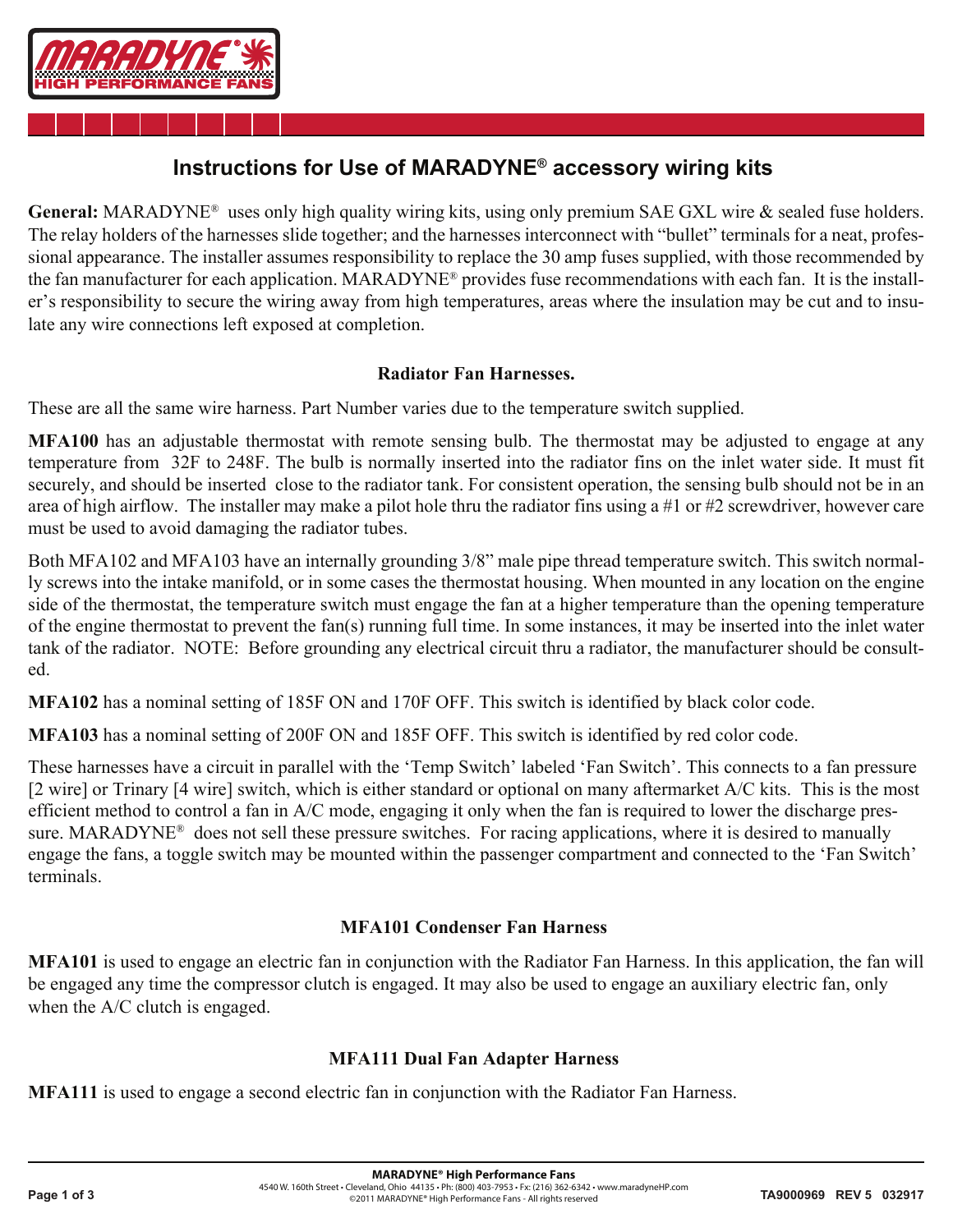

# **Typical Wiring Diagrams**



#### **Radiator Fan with A/C, without Fan Pressure Switch with Positive Switched Compressor**



**Page 2 of 3 TA9000969 REV 5 032917 CONSIDERING CONSIDERING CONSIDERING CONSIDERATIVE CONSIDERING CONSIDERATIVE CONSIDERATIVE CONSIDERATIVE CONSIDERATIVE CONSIDERATIVE CONSIDERATIVE CONSIDERATIVE FANCO CONSIDERATIVE CO MARADYNE® High Performance Fans** 4540 W. 160th Street • Cleveland, Ohio 44135 • Ph: (800) 403-7953 • Fx: (216) 362-6342 • www.maradyneHP.com